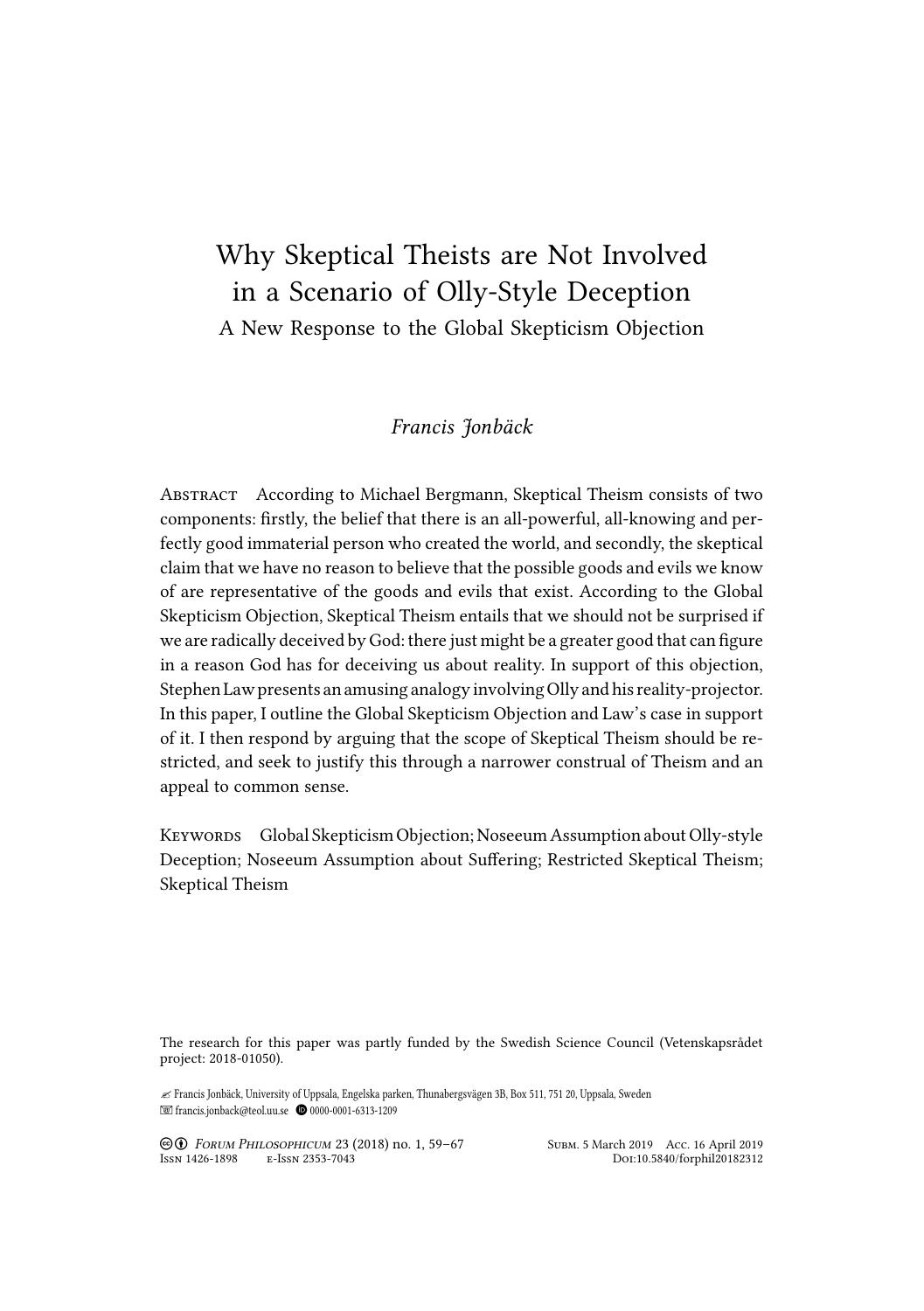### **INTRODUCTION**

According to the GLOBAL SKEPTICISM OBJECTION, Skeptical Theism entails that we should not be surprised if we are radically deceived by God. In support of this objection, Stephen Law presents an amusing analogy involving Olly and his reality-projector. In this paper, I shall outline the objection along with Law's case for supporting it. I shall then respond by arguing that the scope of Skeptical Theism should be restricted, and shall seek to justify this through a narrower construal of Theism and an appeal to common sense.

I shall define Theism here as the belief that there is an all-powerful, allknowing and perfectly good immaterial person who created the world. I shall use the title "God" to connote this person, and I shall use the terms "evil" and "suffering" interchangeably to denote seemingly gratuitous human suffering—i.e. to refer to suffering that does not seem to lead to any greater good or to an avoidance of some worse evil. Following Michael Bergmann, I take Skeptical Theism to consist of (i) Theism, and (ii) at least the following two skeptical theses:

- (ST1) We have no good reason for thinking that the possible goods and possible evils we know of are representative of the possible goods and possible evils there are.
- (ST2) We have no good reason for thinking that the entailment relations between the possible goods and the permission of the possible evils that we know of are representative of all such entailments that there are  $1$

Bergmann claims that (ST1–ST2) are entirely sensible and in no sense excessively skeptical.² I think he is right. Note the modest formulation "We have no good reason for thinking...." This suggests that were we to be given such a reason, we would, or at least should, change our mind. But short of that, (ST1–ST2) do appear to constitute a good starting point.

<sup>1.</sup> Michael Bergmann, "Commonsense Skeptical Theism," in *Reason, Metaphysics and Mind: New Essays on the Philosophy of Alvin Plantinga*, ed. Kelly James Clark and Michael Rea (Oxford: Oxford University Press, 2012), 9–30, doi:10.1093/acprof:oso/9780199766864. 003.0002.

<sup>2.</sup> Michael Bergmann, "Skeptical Theism and Rowe's New Evidential Argument from Evil," *Nous* 35, no. 2 (2001): 284, doi:10.1111/0029-4624.00297.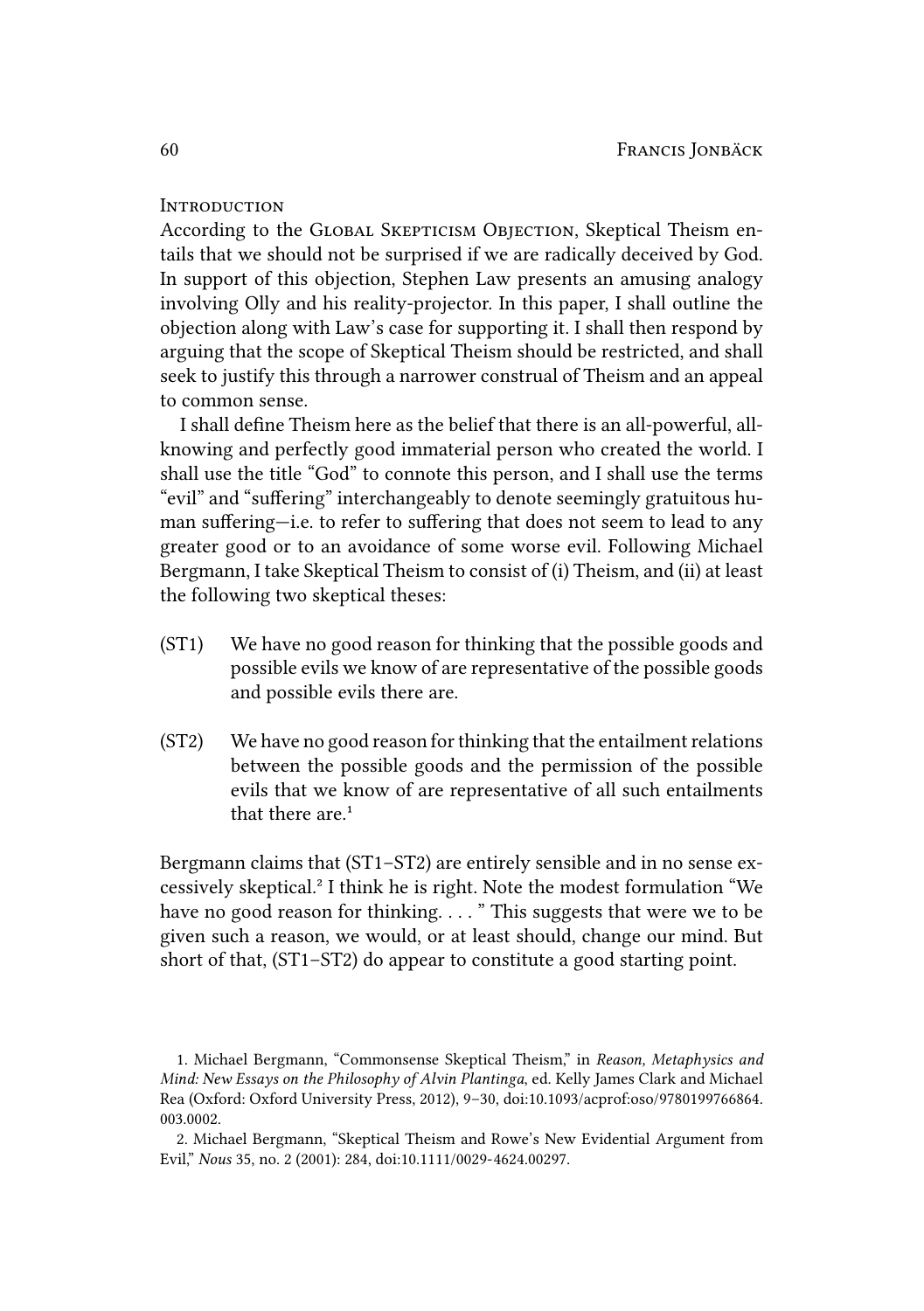Moreover, (ST1–ST2) suggest skepticism about our ability to assign any probability value to the truth of the following NOSEEUM ASSUMPTION ABOUT SUFFERING:

NOSEEUM ASSUMPTION ABOUT SUFFERING: If there are goods justifying God's permitting seemingly gratuitous suffering, then we would be able to discern such goods.<sup>3</sup>

Not being able to assign any probability value to the truth of the NO-SEEUM ASSUMPTION ABOUT SUFFERING leaves us incapable of knowing whether it is probable or not that God allows seemingly gratuitous evil for the sake of a greater good. To be explicit, (ST1–ST2) suggest that there might just be goods beyond our ken, and that we do not know anything about the likelihood of our being able to discern such greater goods if they happened to exist. Thus, it would not be surprising if some of these greater goods (if they happened to exist) figured in a reason God had for permitting suffering.

#### THE GLOBAL SKEPTICISM OBJECTION

Advocates for the GLOBAL SKEPTICISM OBJECTION argue that Skeptical Theism not only suggests skepticism about the NOSEEUM ASSUMPTION ABOUT SUFFERING, but entails skepticism about almost everything<sup>4</sup>-even beliefs for which we think we have a great amount of evidence. Ian Wilks argues that even if we have astronomical evidence suggesting that God did not create a world in which the Sun orbits the Earth, a skeptical theist must accept the following defeater:

There may be so much astronomical evidence suggesting otherwise because of an unknown strategy involved in creating the world in such a way that it is orbited by the sun.<sup>5</sup>

Presumably, such a strategy would involve the realization of a greater good, and since we have no reason to believe that the goods we know

<sup>3.</sup> An assumption which is called "Rowe's Noseeum Argument from Evil" by Stephen Wykstra, in *The Evidential Argument from Evil*, ed. Daniel Howard-Snyder (Bloomington, IN: Indiana University Press, 1996), 126–50.

<sup>4.</sup> Perhaps not skepticism about one's own existence.

<sup>5.</sup> Ian Wilks, "Skeptical Theism and Empirical Unfalsifiability," *Faith and Philosophy* 26, no. 1 (2009): 73, doi:10.5840/faithphil20092614.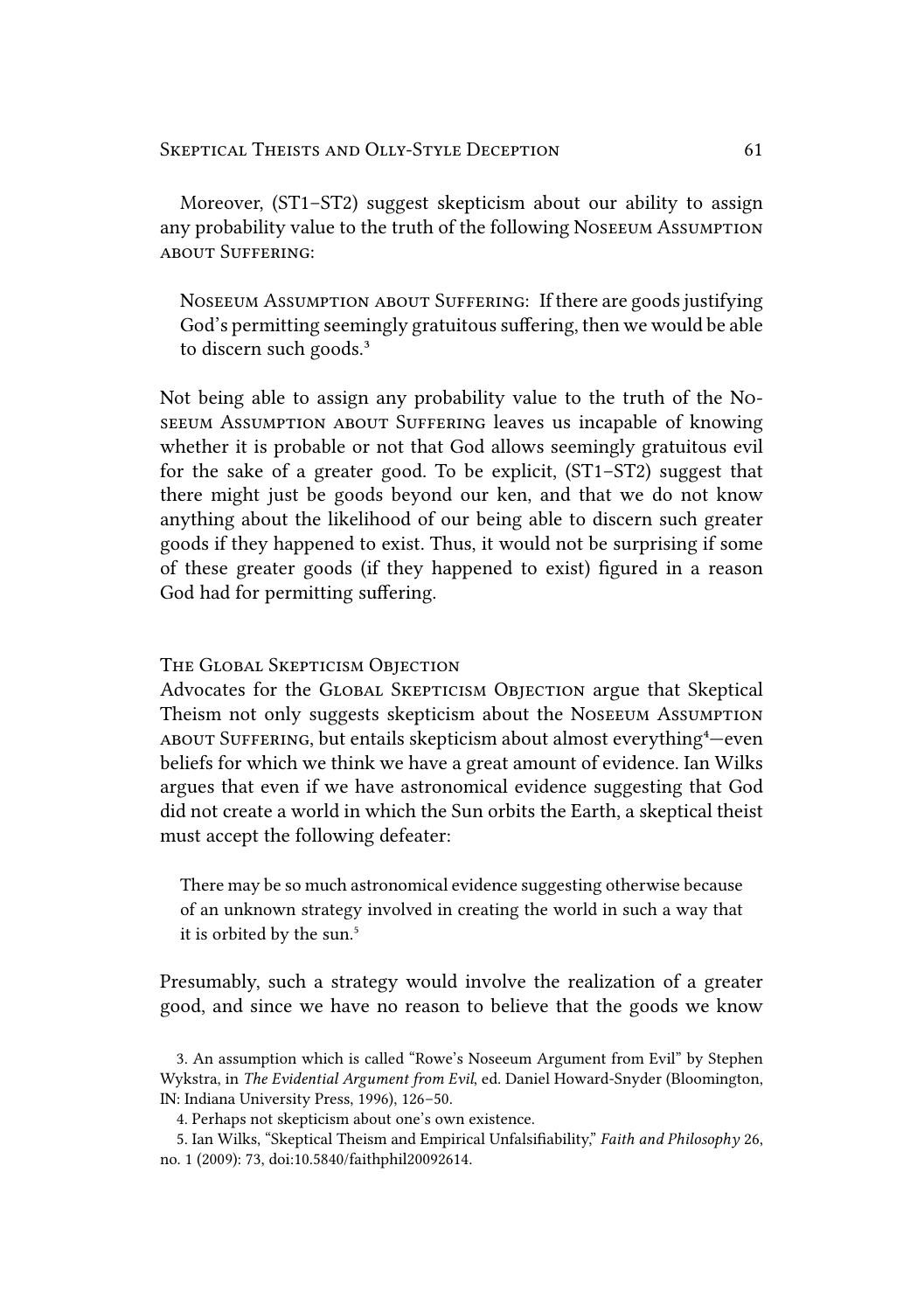are representative of the goods there are, we cannot assign any probability value to whether or not there is such a divine strategy.

Bruce Russell argues that God might deceive us for the sake of a greater good, and to deny such deception is to deny Skeptical Theism itself. He writes:

If it is not reasonable to believe that God deceives us, for some reason beyond our ken, when he created the universe, it is not reasonable to believe that there is some reason beyond our ken which, if God exists, would justify him in allowing the suffering we see.<sup>6</sup>

In the same vein, Stephen Law asks rhetorically:

[H]ow do we know that God doesn't have good reason to create a false impression of an external world, or good reason to create the false impression that the universe and myself are more than 5 min old?<sup>7</sup>

A version of the GLOBAL SKEPTICISM OBJECTION can now be stated as follows:

- (gso1) Surely, we can justifiably assign probability values to the claim that God has not deceived us about how reality really is.
- (gso2) If Skeptical Theism is true, then theists cannot justifiably assign any probability value to the claim that God has not deceived us about how reality really is.

Therefore:

(gso3) Skeptical Theism is false.

The argument is valid. Premise (gso1) seems commonsensical. Law presents the following story in support of (gso2):

Suppose I see what appears to be an orange on the table in front of me. Let's assume I'm thereby *prima facie* justified, and indeed can be considered co-

6. Bruce Russell, "Defenseless," in Howard-Snyder, *The Evidential Argument from Evil*, 197.

<sup>7.</sup> Stephen Law, "The Pandora's Box Objection to Skeptical Theism," *International Journal for Philosophy of Religion* 78, no. 3 (2015): 289, doi:10.1007/s11153-015-9526-1.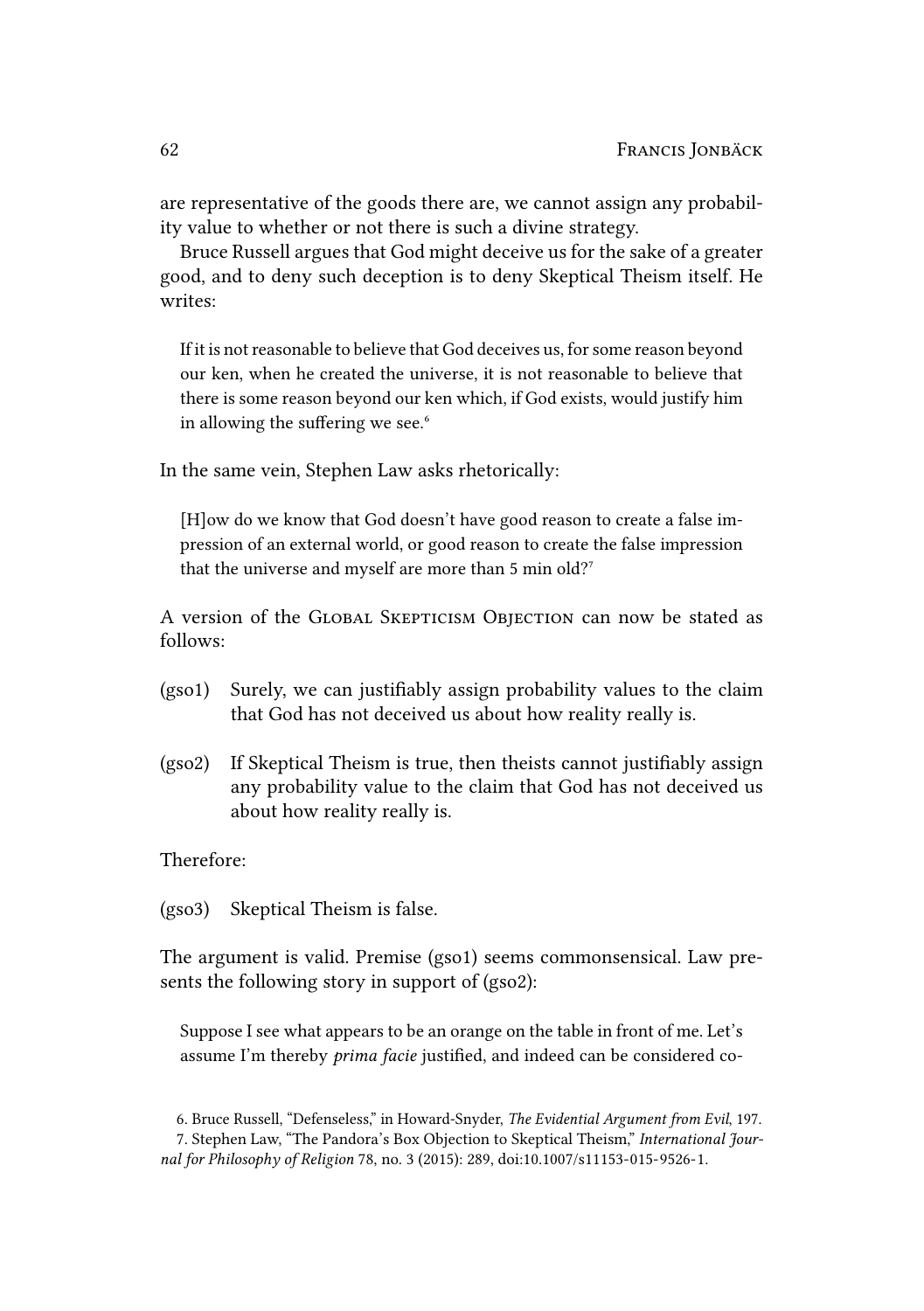mmonsensically to know, that there's an orange there. But suppose I then discover the following. Someone—call him Olly—possesses a holographic projector capable of producing entirely convincing-looking visual appearances onto the table in front of me. Now suppose the probability that Olly is using the projector is inscrutable to me. Suppose, for example, that I learn Olly has an urn of balls. Prior to my observing the table, Olly selected a ball at random from this urn. If the ball was black, Olly projected an entirely convincing-looking holographic image of an orange onto the table. If Olly selected a non-black ball, he placed a real orange on the table. I have no clue concerning what proportion of balls in Olly's urn are black. For all I know, all the balls are black, none are black, 50% are black, etc. I can't reasonably assign any probability to any of these hypotheses. Thus I remain in the dark about whether Olly placed a real orange, rather than a holographic image of an orange, on the table.<sup>8</sup>

Obviously, the story about Olly and his powerful projector is comparable with God and his property of being all-powerful, with the exception that God (if He exists) is capable of deceiving us by making what we might call a false "Olly-style projection" of reality, but does not need a projector in order to do accomplish this.

Moreover, in the same way as a person is completely clueless with respect to whether it was a black or non-black ball that Olly picked up, a Skeptical Theist is completely clueless with respect to whether or not there is a possible good that can figure in a reason God might have for arranging a false Olly-style projection of reality. We might say that skeptical theists not only accept that we cannot assign any probability value to the NOSEEUM ASSUMPTION ABOUT SUFFERING, but must also accept that we cannot assign any probability value to the following NOSEEUM ASSUMP-TION ABOUT OLLY-STYLE DECEPTION:

NOSEEUM ASSUMPTION ABOUT OLLY-STYLE DECEPTION: If there are goods justifying God's deceiving us by making a false Olly-style projection of reality, then we would be able to discern such goods.

Skeptical Theists (or at least Bergmannian Skeptical Theists) must accept this, because they endorse (ST1–ST2). To be explicit, (ST1–ST2) says that we have no reason to think that we know a representative sample of all the goods and evils that exist. If that is the case, then it would not be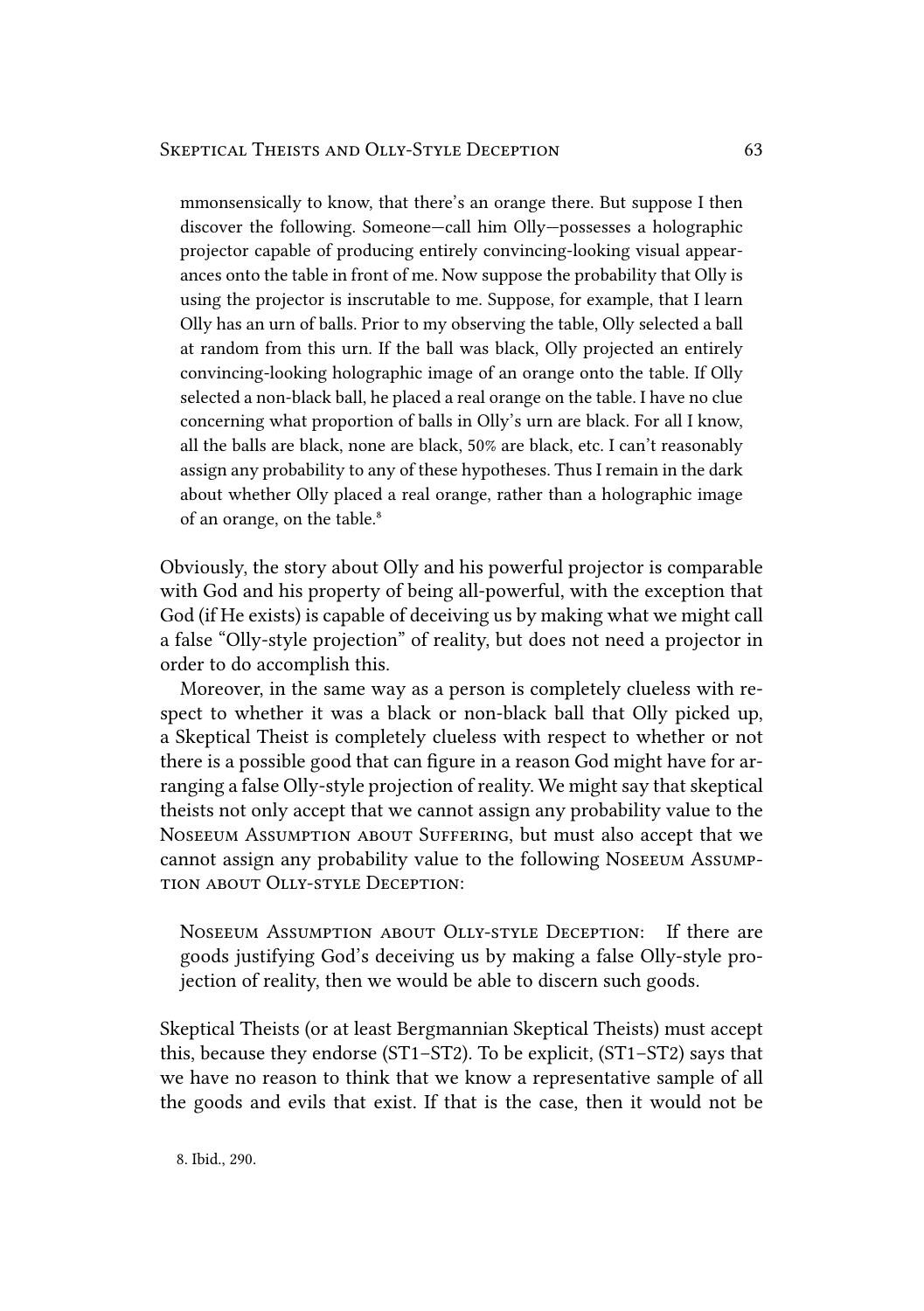surprising if there were goods that we did not know of (i.e. goods and evils beyond our ken) that can figure in a reason God might have for deceiving us about reality.

RESPONDING BY RESTRICTING SKEPTICAL THEISM

Law anticipates quite a few different responses to his objection, and deals with them thoroughly. However, to my mind, there is a quick and easy response that has not been acknowledged. Elsewhere, I have called the strategy used here the Restriction Strategy.<sup>9</sup> The response consists of restricting Skeptical Theism just a little, so that the GLOBAL SKEPTICISM OB-JECTION no longer poses a danger. What is needed is a kind of skepticism that still suggests that we cannot assign any probability value to whether or not the NOSEEUM ASSUMPTION ABOUT SUFFERING is true, but that does not suggest that we cannot assign any probability value to whether or not the NOSEEUM ASSUMPTION ABOUT OLLY-STYLE DECEPTION is true. Here, then, is my suggestion for a restricted version of Bergmannian Skeptical Theism—one which I shall call Restricted Skeptical Theism. The restricted version consists of (i) Theism and (ii) the following two restricted skeptical theses (RST):

- (RST1) We have no good reason for thinking that the possible goods and possible evils we know of are representative of the possible goods and possible evils that there are with the exception of those possible goods and possible evils that can figure in a reason God might have for deceiving us by (say) doing a false Olly-style projection of reality.
- (RST2) We have no reason for thinking that the entailment relations between the possible goods and the permission of possible evils that we know of are representative of all such entailments that there are, with the exception of the entailment relations that can figure in a reason God might have for deceiving us (again) by doing a false Olly-style projection of reality.

With this restriction, we can keep skepticism with respect to the NOSEEUM ASSUMPTION ABOUT SUFFERING, while no longer being skeptical with respect to the NOSEEUM ASSUMPTION ABOUT OLLY-STYLE DECEPTION. An

<sup>9.</sup> Francis Jonbäck, *The God Who Seeks but Seems to Hide* (Leuven: Peeters, 2017), 59.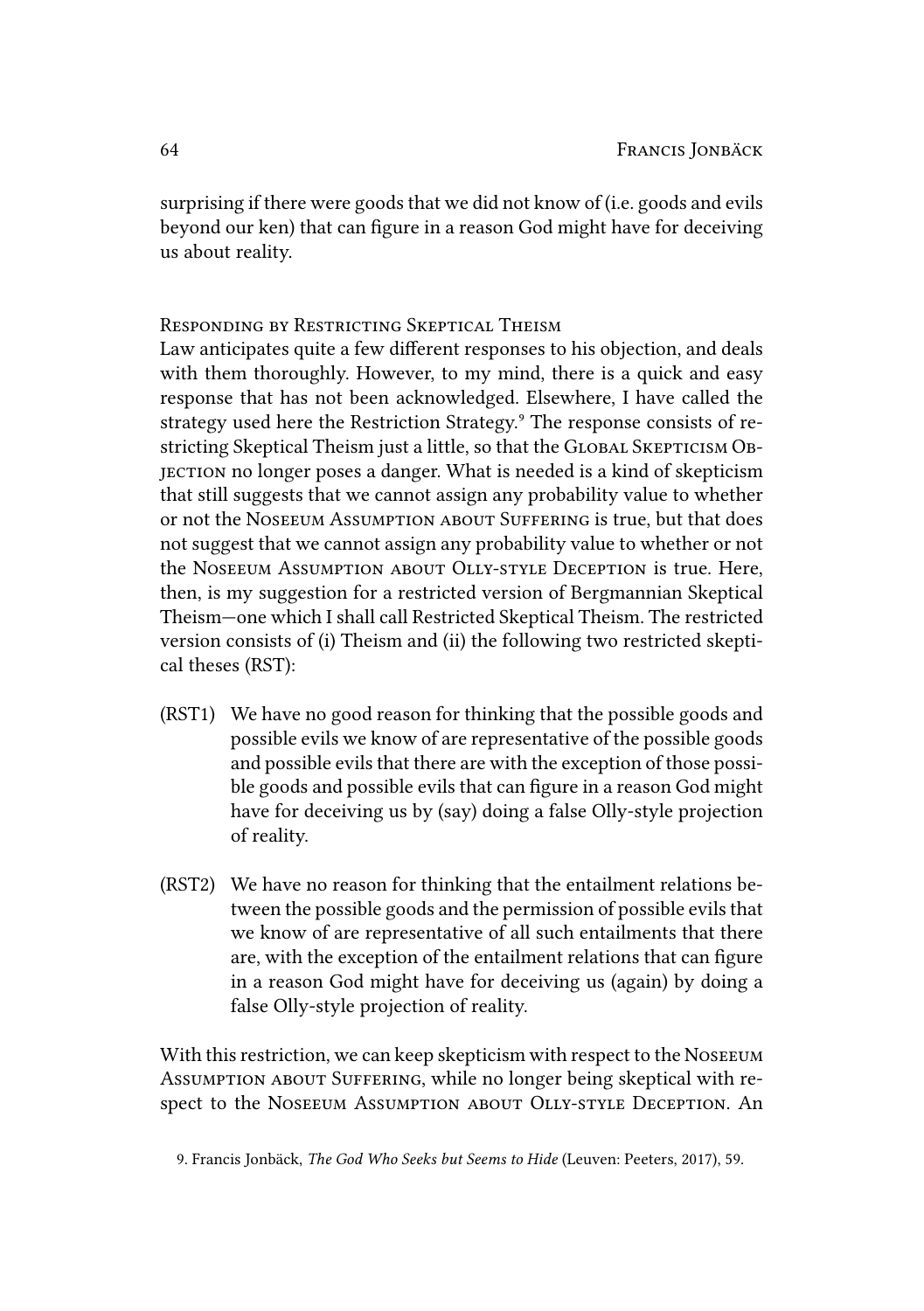example might be helpful at this point. Let us say that I forgot where I put my key. I decide to look in my room, even though I am skeptical about whether it is there at all. I then confirm that the key is not on my desk and thus restrict my skepticism by thinking to myself that I have no reason for thinking that the key is not in my room, with the exception that I know that it is not on my desk. The same sort of restriction is made in (RST1–RST2), but with respect to possible goods and evils.

Someone might protest by claiming that I have made things too easy. Just as I obtained justification for restricting my skepticism about the key being in my room but not on my desk, I need justification for restricting the skeptical part of Skeptical Theism.<sup>10</sup> I think there is both a theological and a philosophical (or pragmatic) way of justifying the restriction. According to the theological justification, Theism could be made narrower, so that the skeptical part of Skeptical Theism can be restricted. According to the Judeo-Christian tradition, we are often told that humans are created in the image of God, and that He wants us to explore the divine wisdom in creation. If that is correct, the very concept of God suggests that God will not deceive us when we are engaged in exploring His creation.<sup>11</sup> Rather, according to this more narrow conception of Theism, God actually wants His creatures to know the truth about the world. This does not entail, however, that we should be able to know everything that God knows about—for example, why He permits seemingly gratuitous suffering.

The philosophical and pragmatic justification is that common sense gives us a reason to restrict the skeptical part of Skeptical Theism. Premise (gso1) in the GLOBAL SKEPTICISM OBJECTION itself states that "Surely, we can justifiably assign probability values to the claim that God has not deceived us about how reality really is." However, rather than throwing out the whole of Skeptical Theism, the commonsensical thing to do is to keep skepticism about those other possible goods and evils that do not figure in a reason God can have for deceiving us, until we have a reason for giv-

10. Interestingly, Nagasawa and Trakakis note that Skeptical Theism was originally a restricted view proposed only to deal with the evidential argument from suffering. See Yujin Nagasawa and Nick Trakakis, "Skeptical Theism and Moral Skepticism: A Reply to Almeida and Oppy," *Ars Disputandi* 4, no. 1 (2004): 226, doi:10 .1080 /15665399 .2004 . 10819851.

11. See Alvin Plantinga's argument for the conclusion that a theistic worldview fits well with a scientific investigation of reality. See Alvin Plantinga, "Deep Concord: Christian Theism and the Deep Roots of Science," chapter 9 in *Where the Conflict Really Lies: Science, Religion and Naturalism* (Oxford: Oxford University Press, 2011), 10.1093/acprof:oso/9780199812097.001.0001.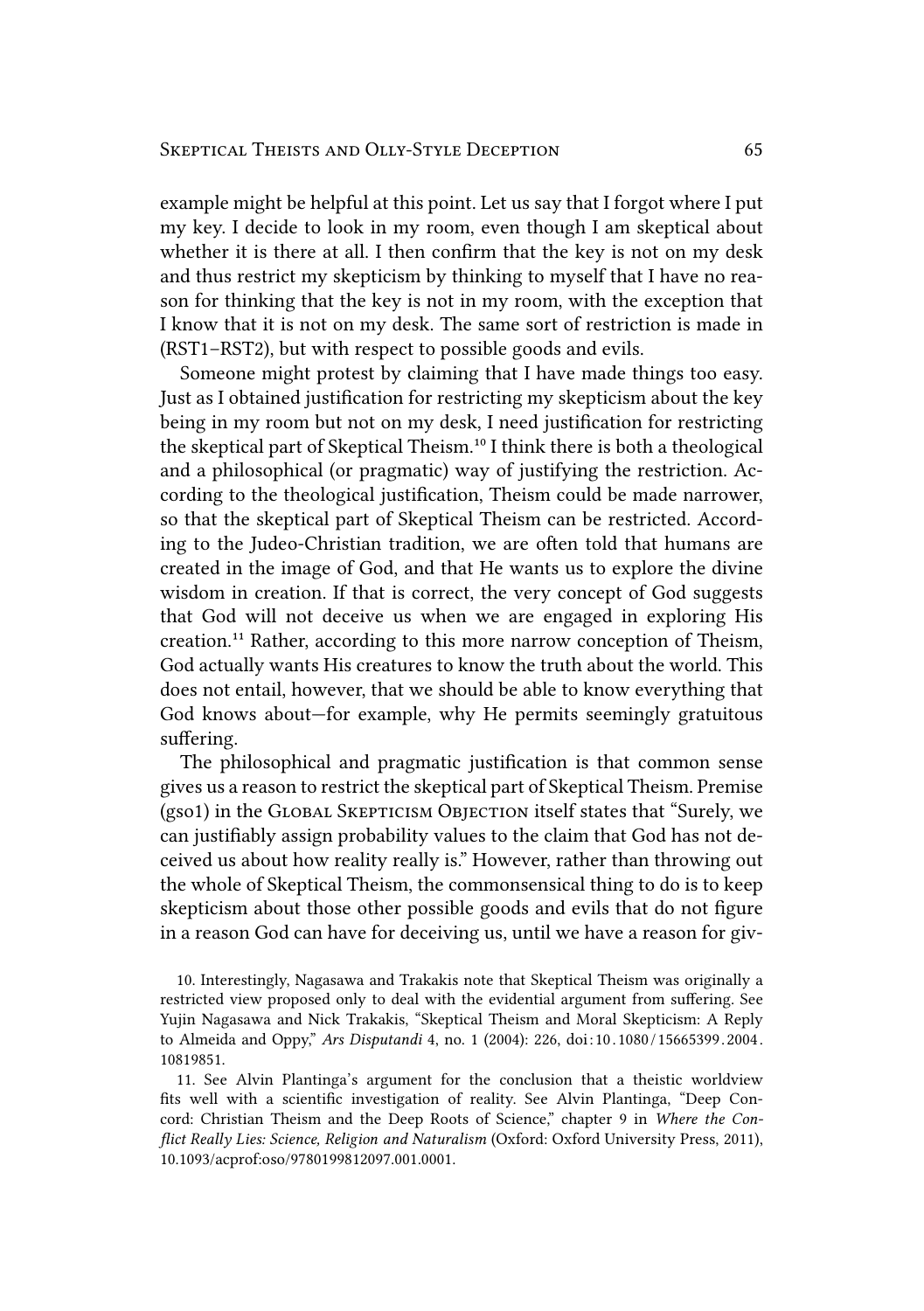ing up skepticism about those as well.<sup>12</sup> Notice again Bergmann's modest formulation of  $(ST1-ST2)$ , "we have no good reason for thinking. . . . " The GLOBAL SKEPTICISM OBJECTION provides us with a reason for limiting the scope of (ST1–ST2). Now (RST1–RST2) seems like a good starting point (again), until further reasons for limiting the scope of (RST1–RST2) are given. We can compare this, too, with skepticism about the key in my room. In that scenario, my looking at my desk furnished me with a reason for restricting my skepticism. With respect to Skeptical Theism, common sense gave me a reason to restrict that view. Indeed, it is often suggested that it is common sense that tells us we are not in a scenario of Olly-style deception.<sup>13</sup> I wholeheartedly agree with that. However, (ST1-ST2) also seems very sensible, almost commonsensical. How do we keep as much common sense as possible? Well, adopt (RST1–RST2).

Recently, Atle Ottesen Søvik has argued that since Skeptical Theism counts against common sense, you cannot use common sense to defeat the objection.<sup>14</sup> However, my response to the objection is not meant to defeat the objection. (Then it would be question-begging.) My claim is that if one were to concede the GLOBAL SKEPTICISM OBJECTION, one would still have the option of formulating another version of Skeptical Theism for which the objection did not work.<sup>15</sup> Moreover, as far as I can see, Restricted Skeptical Theism does not count against common sense, but is very much in accordance with it. That is to say, we have no reason for thinking that we know all, or a representative sample of, the possible goods and evils that there are, so it is sensible to suspend belief about that. However, it is also clearly common sense that we are not deceived about all of reality. Thus, we should restrict Skeptical Theism. Then again, if Søvik is not convinced, he will be perfectly entitled to use the theological argument for restricting Skeptical Theism instead.

12. One might think that this is an ad hoc solution. However, it is not. It just consists of acknowledging that the argument from global agnosticism only counts against skepticism about a certain class of possible goods and possible evils.

13. See, for example George Edward Moore, "Proof of an External World," in *Philosophical Papers* (London: George Allen and Unwin / New York: Macmillan, 1959), 127–150.

14. Atle Ottesen Søvik, "A Fundamental Problem for Skeptical Theism," *Theofilos* 10, no. 1 (2018): 7.

15. This is in accordance with how I stated the restriction strategy in Francis Jonbäck, *The God Who Seeks but Seems to Hide*, 59.